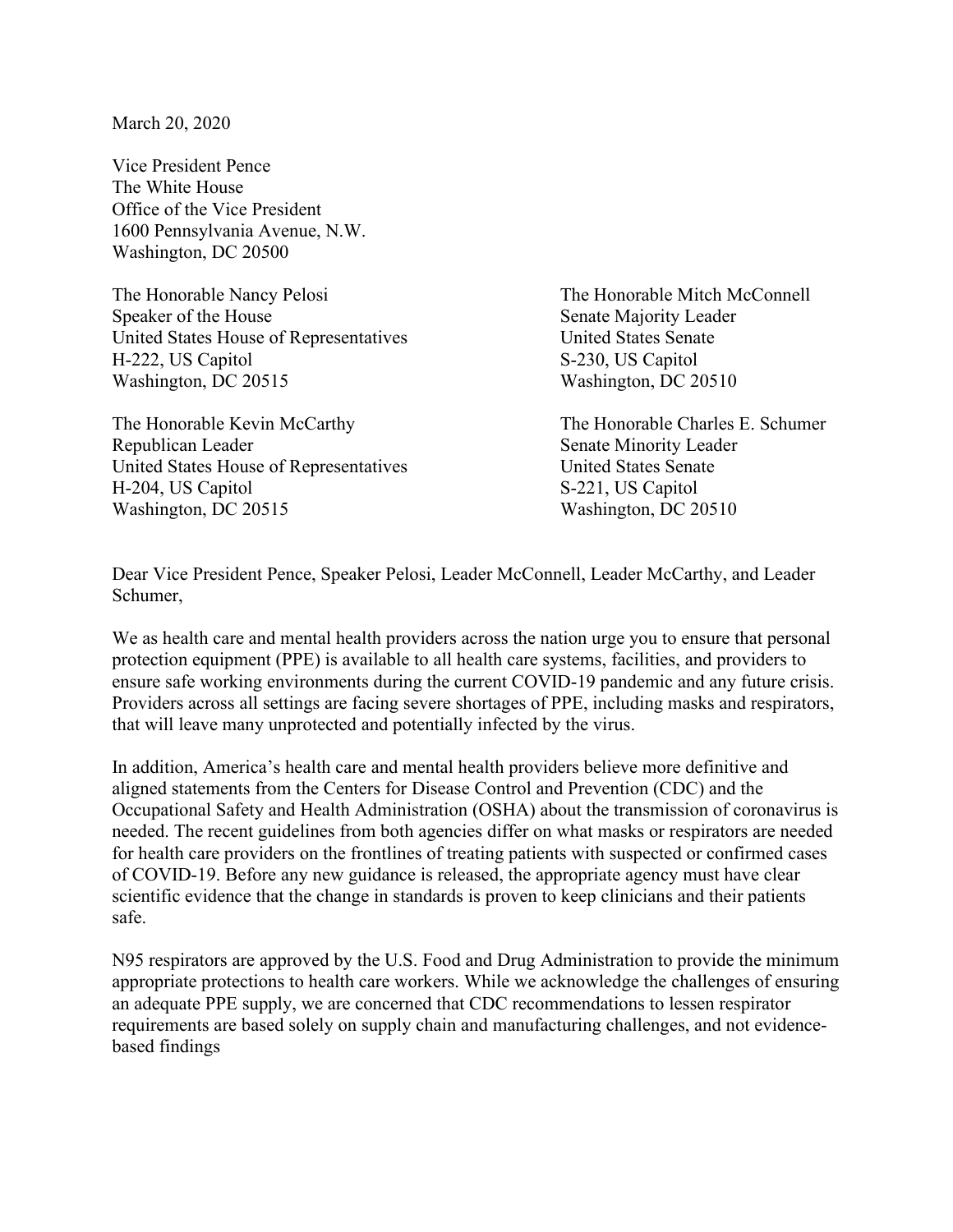The Administration, under the new guidelines for respirators and masks during the pandemic, must investigate and communicate on the transmission mode for COVID-19 so that decisions about appropriate PPE are based on the best information available. We urge Congress to include language in the next supplemental package to ensure the CDC communicates to the public the data-driven transmission science behind this decision**.** Health care and mental health workers deserve to be at ease and safe during this pandemic.

While the Administration announced that PPE production is ramping up, and has called on states to negotiate directly with manufacturers, health care providers should never be placed in a position where they do not have the protective equipment needed to safely do their jobs. There must also be a mechanism for States to acquire PPE if they are having trouble negotiating on their own for the proper quantities or at a cost that is appropriate.

As the nation's health care and mental providers, we call on Congress to:

- Require the CDC to provided science-based information on the transmission of the virus so that providers can make the best decisions on the appropriate level of protection.
- Support the immediate distribution of PPE to frontline health care personnel from the Strategic National Stockpile (SNS).
- Mandate that sustainable PPE levels should always be maintained at the SNS, including before, during, and following an outbreak, pandemic, or other emergency.
- Require a Government Accountability Office (GAO) study to review the actions of all applicable federal agencies to identify root causes of these failures in preparation for the next wave of COVID-19 or any other pandemic to hit the United States.
- Require a GAO study on the current supply chain of PPE in the United States and worldwide to prevent future avoidable shortages.
- Require the Department of Health and Human Services to develop reporting requirements for to better track shortages of PPE.

The nation's health care and mental health providers are ready to respond. We need proper support to care for patients safely and effectively. This includes clear, evidenced-based protocols and the highest level of protection in order to care for infected individuals as well as prevent the spread of the coronavirus in health care facilities and the community. Congress and the Administration must exhaust every option available to increase PPE production and prioritize distribution to frontline providers and health care facilities.

American Academy of Audiology American Academy of PAs American Association of Nurse Practitioners American Chiropractic Association American Nurses Association American Occupational Therapy Association American Optometric Association American Physical Therapy Association American Podiatric Medical Association, Inc.